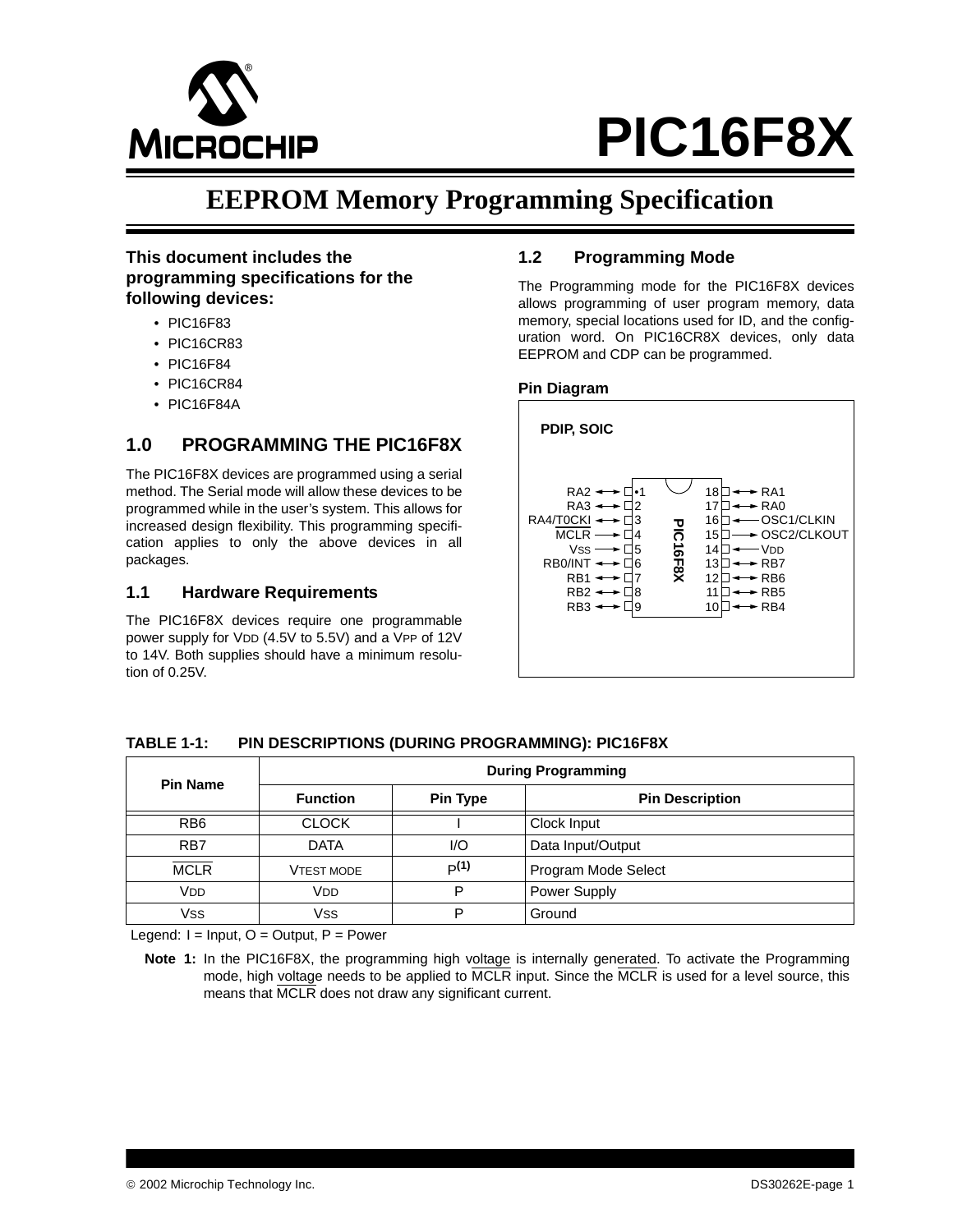## **2.0 PROGRAM MODE ENTRY**

#### **2.1 User Program Memory Map**

The user memory space extends from 0000h to 1FFFh (8 Kbytes), of which 1 Kbyte (0000h - 03FFh) is physically implemented. In actual implementation, the on-chip user program memory is accessed by the lower 10 bits of the PC, with the upper 3 bits of the PC ignored. Therefore, if the PC is greater than 03FFh, it will wrap around and address a location within the physically implemented memory (see [Figure 2-1](#page-1-0)).

In Programming mode, the program memory space extends from 0000h to 3FFFh, with the first half (0000h-1FFFh) being user program memory and the second half (2000h-3FFFh) being configuration memory. The PC will increment from 0000h to 1FFFh and wrap to 0000h, or 2000h to 3FFFh and wrap around to 2000h (not to 0000h). Once in configuration memory, the highest bit of the PC stays a '1', thus always pointing to the configuration memory. The only way to point to user program memory is to reset the part and re-enter Program/Verify mode, as described in [Section 2.3](#page-2-0).

In the configuration memory space, 2000h-200Fh are physically implemented. However, only locations 2000h through 2007h are available. Other locations are reserved. Locations beyond 2000Fh will physically access user memory (see [Figure 2-1](#page-1-0)).



#### <span id="page-1-0"></span>**FIGURE 2-1: PROGRAM MEMORY MAPPING**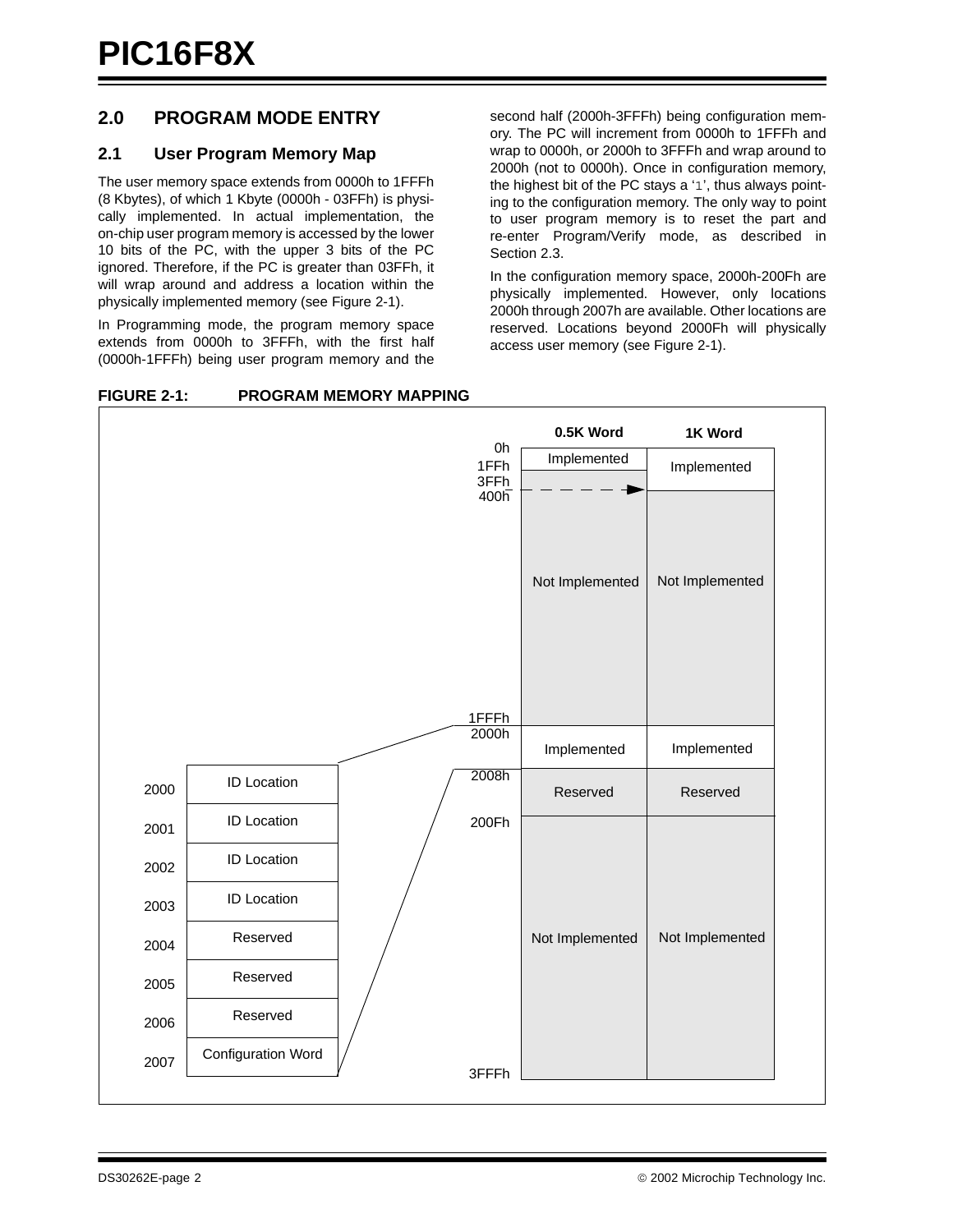## **2.2 ID Locations**

A user may store identification information (ID) in four ID locations, mapped in addresses 2000h through 2003h. It is recommended that the user use only the four Least Significant bits of each ID location. The ID locations read out in an unscrambled fashion after code protection is enabled. It is recommended that ID location is written as "11 1111 1000 bbbb", where "bbbb" is ID information.

## <span id="page-2-0"></span>**2.3 Program/Verify Mode**

The Program/Verify mode is entered by holding pins RB6 and RB7 low, while raising MCLR pin from VIL to VIHH (high voltage). Once in this mode, the user program memory and the configuration memory can be accessed and programmed in serial fashion. RB6 and RB7 are Schmitt Trigger inputs in this mode.

| Note: | Do not allow excess time when transition-<br>ing MCLR between VIL and VIHH; this can<br>cause spurious program executions to<br>occur. The maximum transition time is |
|-------|-----------------------------------------------------------------------------------------------------------------------------------------------------------------------|
|       | $1TCY + TPWRT$ (if enabled) +<br>1024 Tosc (for LP, HS and XT modes only)                                                                                             |
|       | where TCY is the Instruction Cycle Time,<br>TPWRT is the Power-up Timer Period, and<br>Tosc is the Oscillator Period (all values in<br>$\mu s$ or $ns$ ).             |
|       | For specific values, refer to the Electrical<br>Characteristics section of the Device Data<br>Sheet for the particular device.                                        |

The sequence that enters the device into the Programming/Verify mode places all other logic into the RESET state (the MCLR pin was initially at VIL). This means that all I/O are in the RESET state (high impedance inputs).

The normal sequence for programming is to use the load data command to set a value to be written at the selected address. Issue the "begin programming command" followed by "read data command" to verify and then, increment the address.

#### 2.3.1 SERIAL PROGRAM/VERIFY **OPERATION**

The RB6 pin is used as a clock input pin, and the RB7 pin is used for entering command bits and data input/output during serial operation. To input a command, the clock pin (RB6) is cycled six times. Each command bit is latched on the falling edge of the clock with the Least Significant bit (LSb) of the command being input first. The data on pin RB7 is required to have a minimum setup and hold time (see AC/DC specifications in [Table 5-1\)](#page-12-0), with respect to the falling edge of the clock. Commands that have data associated with them (read and load) are specified to have a minimum delay of 1 µs between the command and the data. After this delay, the clock pin is cycled 16 times with the first cycle being a START bit and the last cycle being a STOP bit. Data is also input and output LSb first.

Therefore, during a read operation, the LSb will be transmitted onto pin RB7 on the rising edge of the second cycle, and during a load operation, the LSb will be latched on the falling edge of the second cycle. A minimum 1 µs delay is also specified between consecutive commands.

All commands are transmitted LSb first. Data words are also transmitted LSb first. The data is transmitted on the rising edge and latched on the falling edge of the clock. To allow for decoding of commands and reversal of data pin configuration, a time separation of at least 1 µs is required between a command and a data word (or another command).

The available commands (Load Configuration and Load Data for Program Memory) are discussed in the following sections.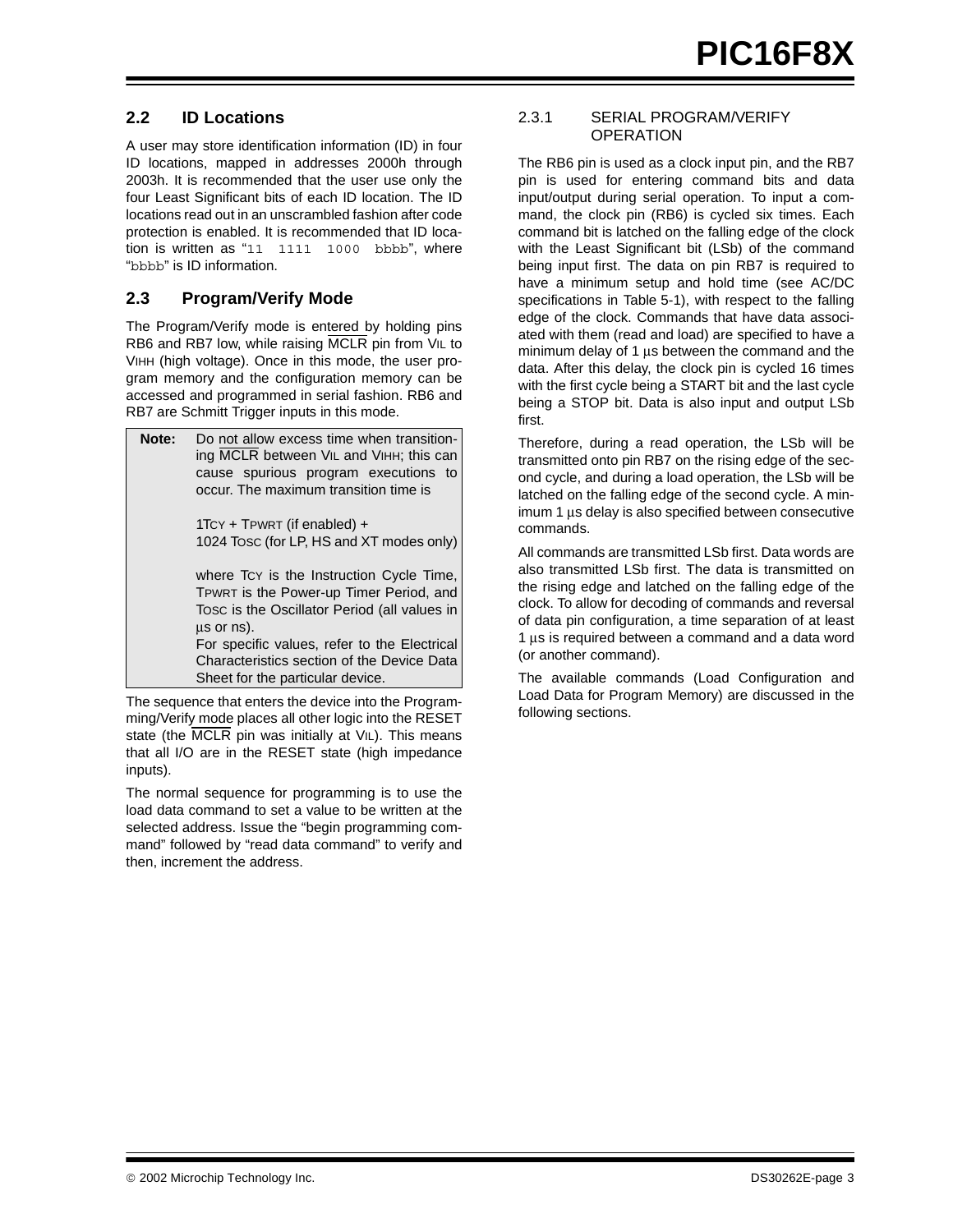#### 2.3.1.1 Load Configuration

After receiving this command, the program counter (PC) will be set to 2000h. By then applying 16 cycles to the clock pin, the chip will load 14-bits in a "data word," as described above, to be programmed into the configuration memory. A description of the memory mapping schemes of the program memory for normal operation and Configuration mode operation is shown in [Figure 2-1.](#page-1-0) After the configuration memory is entered, the only way to get back to the user program memory is to exit the Program/Verify Test mode by taking MCLR below VIL.

#### 2.3.1.2 Load Data for Program Memory

After receiving this command, the chip will load in a 14-bit "data word" when 16 cycles are applied, as described previously. A timing diagram for the load data command is shown in [Figure 5-1.](#page-13-0)

#### **TABLE 2-1: COMMAND MAPPING FOR PIC16F83/CR83/F84/CR84**

| Command                          |   | Mapping (MSb  LSb) |             |          |          | Data     |                    |
|----------------------------------|---|--------------------|-------------|----------|----------|----------|--------------------|
| Load Configuration               | 0 | 0                  | $\Omega$    | 0        | $\Omega$ | $\Omega$ | 0, data (14), 0    |
| Load Data for Program Memory     | 0 | $\Omega$           | $\Omega$    | 0        |          | $\Omega$ | 0, data (14), 0    |
| Read Data from Program Memory    | 0 | 0                  | $\mathbf 0$ |          | 0        | $\Omega$ | 0, data (14), 0    |
| <b>Increment Address</b>         | 0 | $\Omega$           | $\Omega$    |          |          | $\Omega$ |                    |
| Begin Erase Programming Cycle    | 0 | $\Omega$           |             | $\Omega$ | 0        | $\Omega$ |                    |
| Load Data for Data Memory        | 0 | $\Omega$           | 0           | 0        |          | 1        | 0, data $(14)$ , 0 |
| Read Data from Data Memory       | 0 | $\Omega$           | $\Omega$    |          | $\Omega$ | 1        | 0, data (14), 0    |
| <b>Bulk Erase Program Memory</b> | 0 | 0                  |             | 0        | 0        |          |                    |
| <b>Bulk Erase Data Memory</b>    | O | 0                  |             | 0        |          |          |                    |

#### **TABLE 2-2: COMMAND MAPPING FOR PIC16F84A**

| Command                          |   |          | Mapping (MSb  LSb) |          |          |             | Data                       |
|----------------------------------|---|----------|--------------------|----------|----------|-------------|----------------------------|
| Load Configuration               | X | Х        | $\mathbf 0$        | $\Omega$ | $\Omega$ | $\Omega$    | 0, data (14), 0            |
| Load Data for Program Memory     | X | X        | $\mathbf 0$        | 0        |          | 0           | 0, data (14), 0            |
| Read Data from Program Memory    | X | Х        | 0                  |          | 0        | 0           | 0, data (14), 0            |
| Increment Address                | X | X        | 0                  |          |          | $\mathbf 0$ |                            |
| Begin Erase Programming Cycle    | 0 | $\Omega$ |                    | $\Omega$ | $\Omega$ | 0           |                            |
| Begin Programming Only Cycle     | 0 | 1        |                    | $\Omega$ | $\Omega$ | 0           |                            |
| Load Data for Data Memory        | Χ | Х        | $\mathbf 0$        | 0        |          |             | $0, \text{ data } (14), 0$ |
| Read Data from Data Memory       | X | X        | $\mathbf 0$        |          | $\Omega$ |             | 0, data (14), 0            |
| <b>Bulk Erase Program Memory</b> | Χ | X        | 1                  | $\Omega$ | $\Omega$ |             |                            |
| <b>Bulk Erase Data Memory</b>    | Χ | Х        | 1                  | 0        |          |             |                            |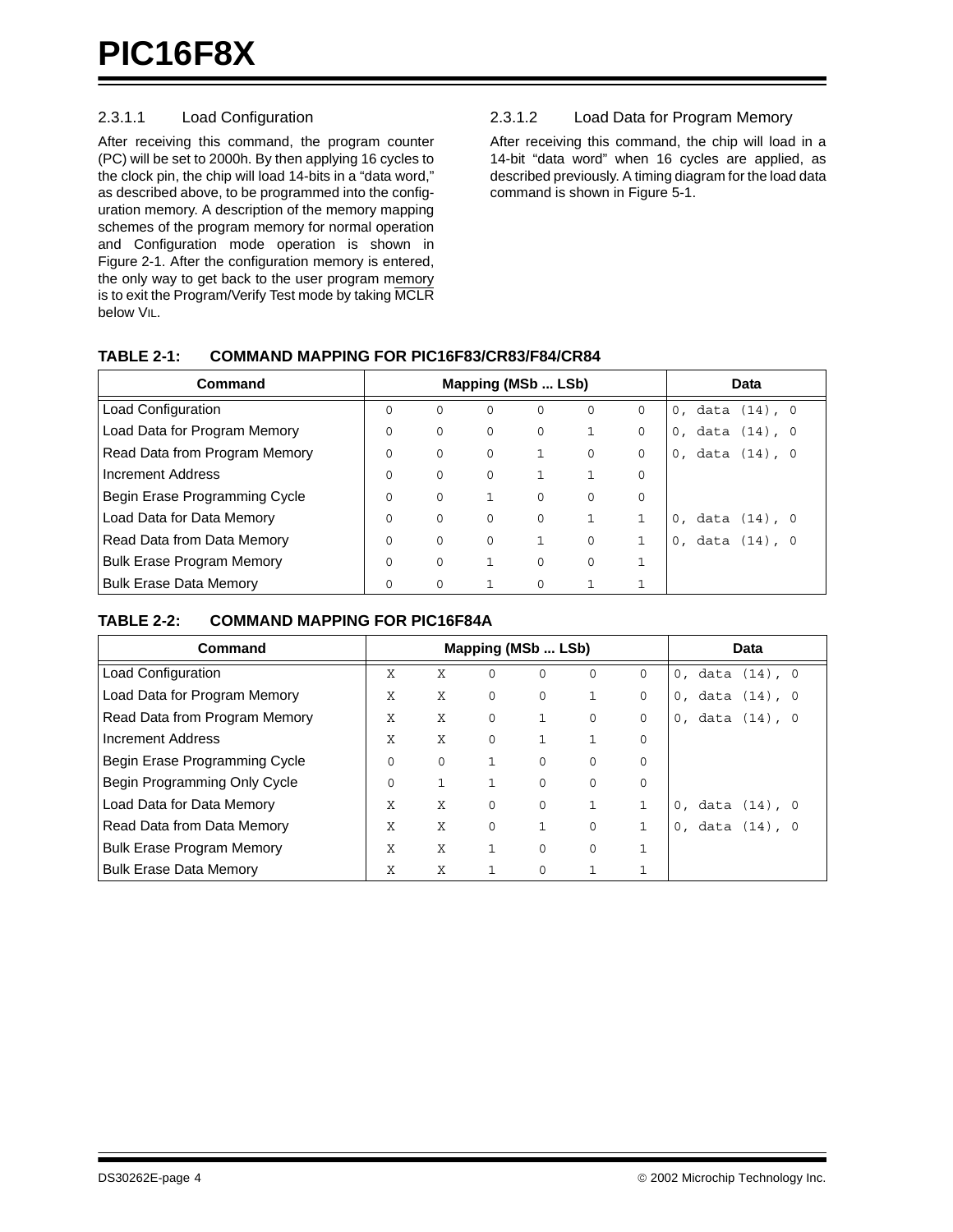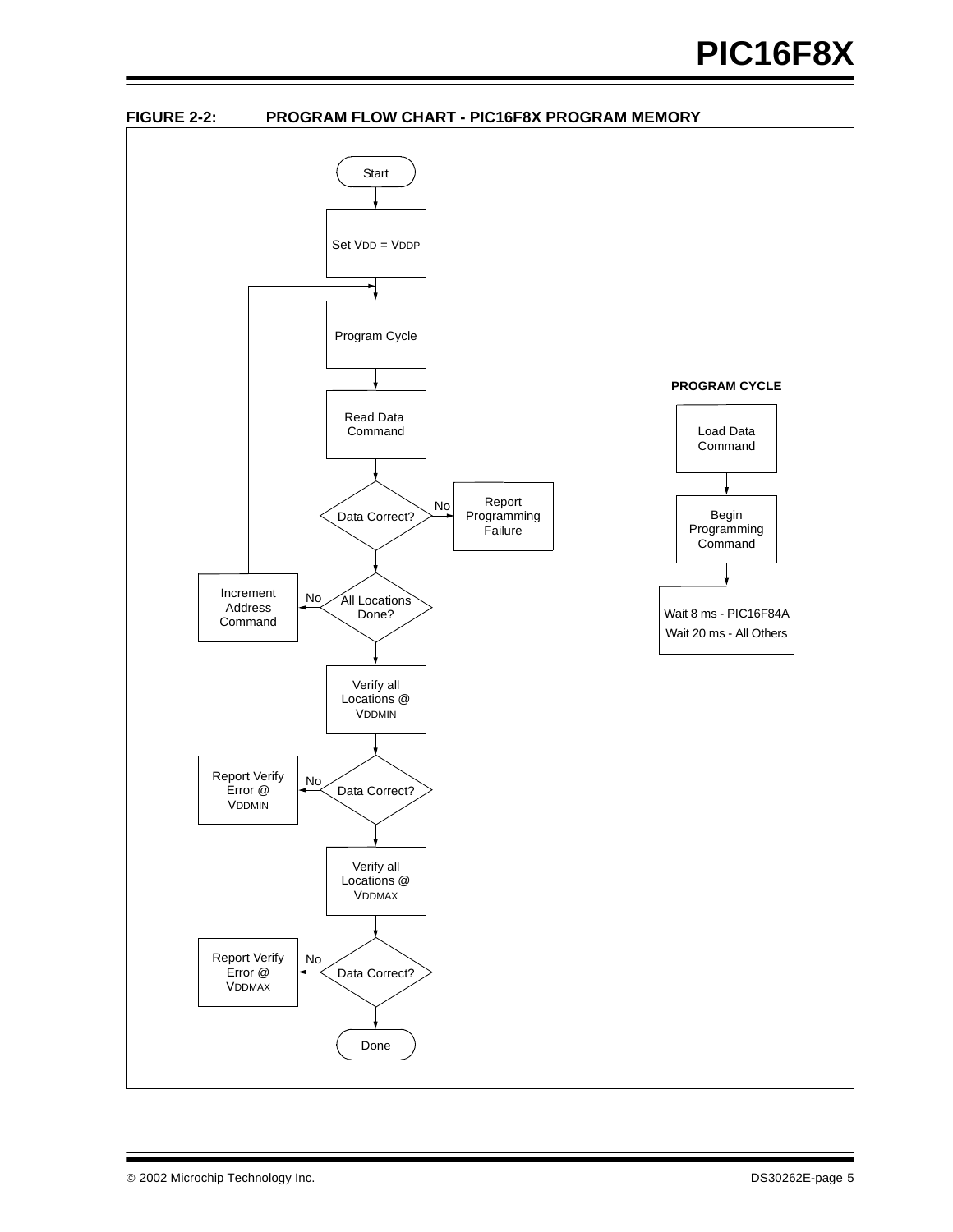

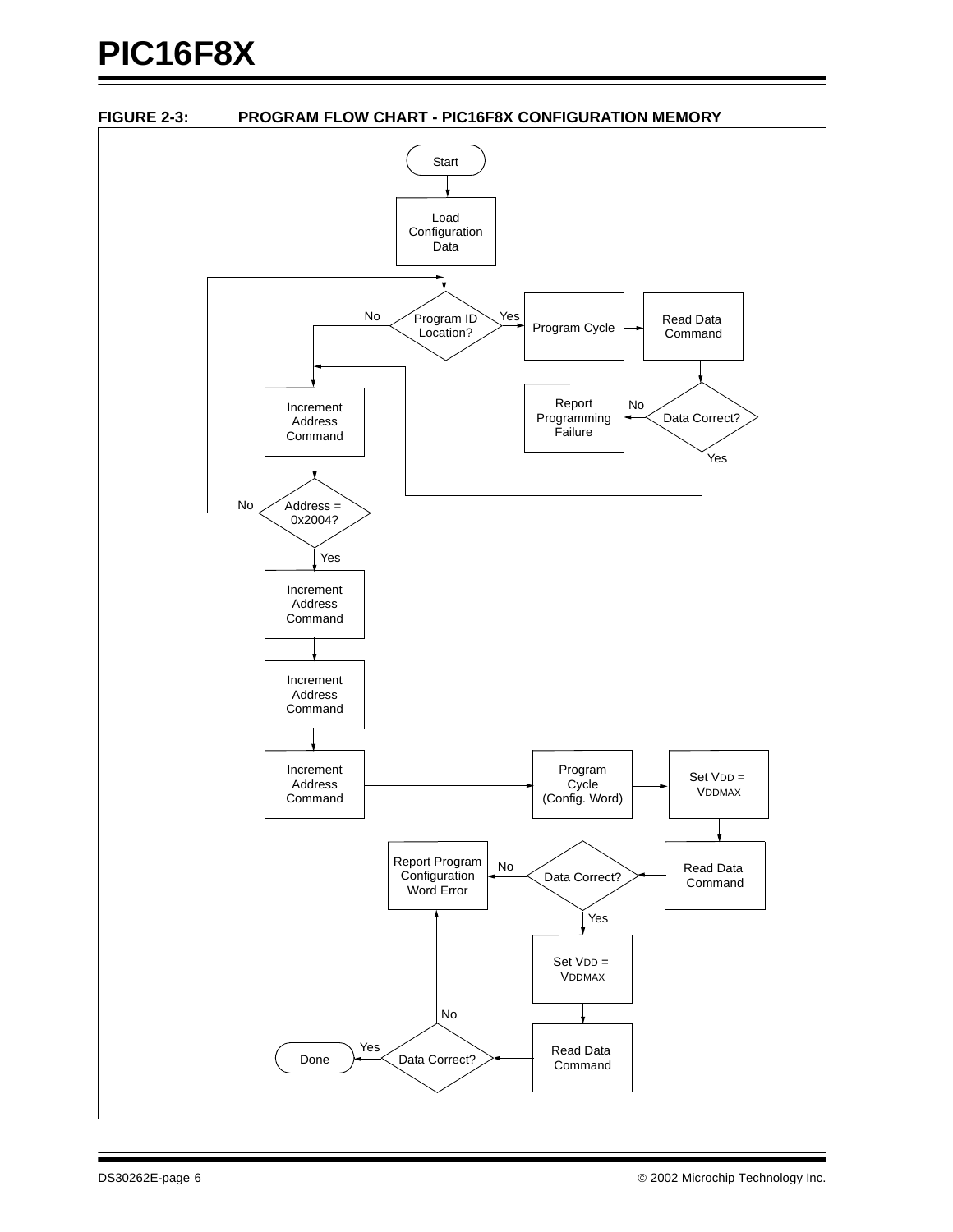#### 2.3.1.3 Load Data for Data Memory

After receiving this command, the chip will load in a 14-bit "data word" when 16 cycles are applied. However, the data memory is only 8-bits wide, and thus, only the first 8-bits of data after the START bit will be programmed into the data memory. It is still necessary to cycle the clock the full 16 cycles, in order to allow the internal circuitry to reset properly. The data memory contains 64 words. Only the lower 8 bits of the PC are decoded by the data memory, and therefore, if the PC is greater than 0x3F, it will wrap around and address a location within the physically implemented memory.

#### 2.3.1.4 Read Data from Program Memory

After receiving this command, the chip will transmit data bits out of the program memory (user or configuration) currently accessed, starting with the second rising edge of the clock input. The RB7 pin will go into Output mode on the second rising clock edge, and it will revert back to Input mode (hi-impedance) after the 16th rising edge. A timing diagram of this command is shown in [Figure 5-2.](#page-13-1)

#### 2.3.1.5 Read Data from Data Memory

After receiving this command, the chip will transmit data bits out of the data memory starting with the second rising edge of the clock input. The RB7 pin will go into Output mode on the second rising edge, and it will revert back to Input mode (hi-impedance) after the 16th rising edge. As previously stated, the data memory is 8-bits wide, and therefore, only the first 8 bits that are output are actual data.

#### 2.3.1.6 Increment Address

The PC is incremented when this command is received. A timing diagram of this command is shown in [Figure 5-3](#page-13-2).

#### 2.3.1.7 Begin Erase/Program Cycle

**A load command must be given before every begin programming command.** Programming of the appropriate memory (configuration memory, user program memory or data memory) will begin after this command is received and decoded. An internal timing mechanism executes an erase before write. The user must allow for both erase and programming cycle times for programming to complete. No "end programming" command is required.

#### 2.3.1.8 Begin Programming

**This command is available only on the PIC16F84A. A load command must be given before every begin programming command.** Programming of the appropriate memory (configuration memory, user program memory or data memory) will begin after this command is received and decoded. An internal timing mechanism executes a write. The user must allow for program cycle time for programming to complete. No "end programming" command is required.

This command is similar to the ERASE/PROGRAM CYCLE command, except that a word erase is not done. It is recommended that a bulk erase be performed before starting a series of programming only cycles.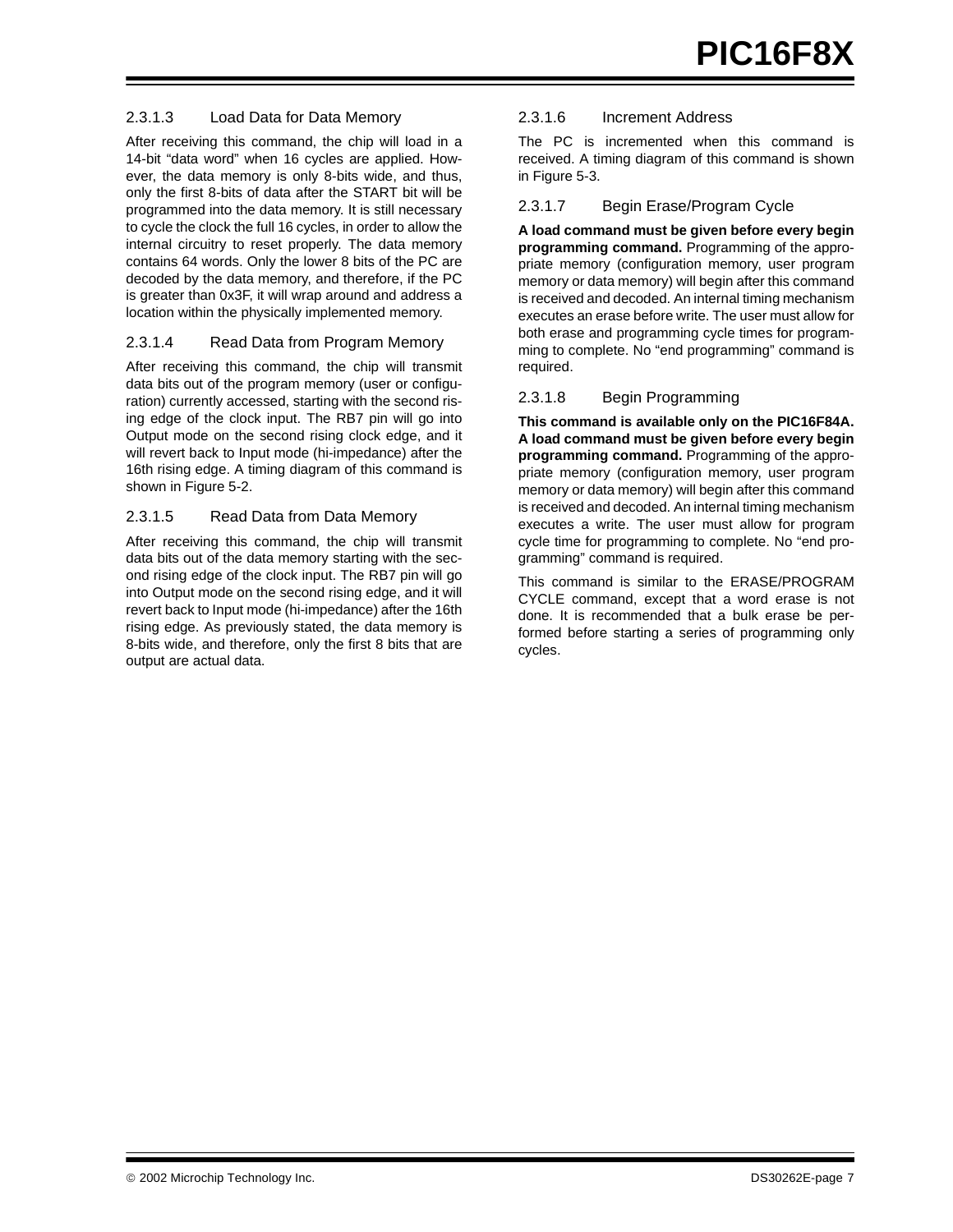**PIC16F8X**

#### 2.3.1.9 Bulk Erase Program Memory

After this command is performed, the next program command will erase the entire program memory.

To perform a bulk erase of the program memory, the following sequence must be performed.

For PIC16F84A, perform the following commands:

- 1. Do a "Load Data All '1's" command
- 2. Do a "Bulk Erase User Memory" command
- 3. Do a "Begin Programming" command
- 4. Wait 10 ms to complete bulk erase

If the address is pointing to the configuration memory (2000h - 200Fh), then both the user memory and the configuration memory will be erased. The configuration word will not be erased, even if the address is pointing to location 2007h.

For PIC16CR83/CR84 and PIC16F84, perform the following commands:

- 1. Issue Command 2 (write program memory)
- 2. Send out 3FFFH data
- 3. Issue Command 1 (toggle select even rows)
- 4. Issue Command 7 (toggle select even rows)
- 5. Issue Command 8 (begin programming)
- 6. Delay 10 ms
- 7. Issue Command 1 (toggle select even rows)
- 8. Issue Command 7 (toggle select even rows)

| <b>Note:</b> If the device is code protected |                                  |  |  |  |  |
|----------------------------------------------|----------------------------------|--|--|--|--|
|                                              | (PIC16F84A), the BULK ERASE com- |  |  |  |  |
|                                              | mand will not work.              |  |  |  |  |

#### 2.3.1.10 Bulk Erase Data Memory

To perform a bulk erase of the data memory, the following sequence must be performed.

For PIC16F84A, perform the following commands:

- 1. Do a "Load Data All '1's" command
- 2. Do a "Bulk Erase Data Memory" command
- 3. Do a "Begin Programming" command
- 4. Wait 10 ms to complete bulk erase

For PIC16CR83/CR84 and PIC16F84, perform the data memory:

- 5. Send out 3FFFH data
- 6. Issue Command 1 (toggle select even rows)
- 7. Issue Command 7 (toggle select even rows)
- 8. Issue Command 8 (begin data)
- 9. Delay 10 ms
- 10. Issue Command 1 (toggle select even rows)
- 11. Issue Command 7 (toggle select even rows)

**Note:** All BULK ERASE operations must take place at 4.5 to 5.5 VDD range.

#### **2.4 Programming Algorithm Requires Variable VDD**

The PIC16F8X devices use an intelligent algorithm. The algorithm calls for program verification at VDDMIN, as well as VDDMAX. Verification at VDDMIN ensures good "erase margin". Verification at VDDMAX ensures good "program margin".

The actual programming must be done with VDD in the VDDP range (see [Table 5-1](#page-12-0)):

 $VDDP = VCC$  range required during programming

 $V$ DDMIN = minimum operating  $V$ DD spec for the part

 $V$ DDMAX = maximum operating  $V$ DD spec for the part

Programmers must verify the PIC16F8X devices at their specified VDDMAX and VDDMIN levels. Since Microchip may introduce future versions of the PIC16F8X devices with a broader VDD range, it is best that these levels are user selectable (defaults are acceptable).

**Note:** Any programmer not meeting these requirements may only be classified as "prototype" or "development" programmer, but not a "production" quality programmer.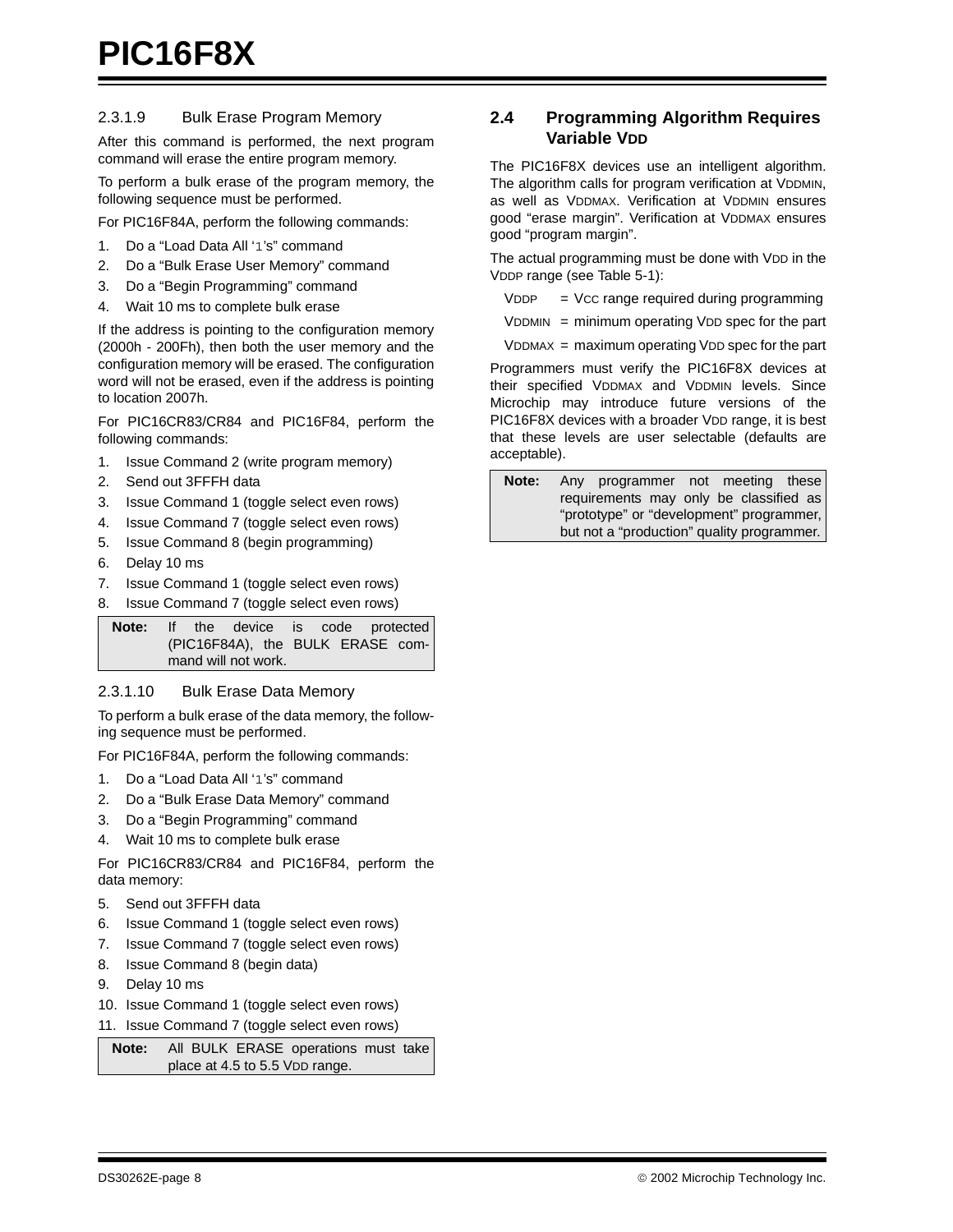## **3.0 CONFIGURATION WORD**

Most of the PIC16F8X devices have five configuration bits. These bits can be set (reads '0'), or left unchanged (reads '1') to select various device configurations. Their usage in the Device Configuration Word is shown in [Register 3-1](#page-8-0).

#### **3.1 Device ID Word**

The device ID word for the PIC16F84A device is located at 2006h. Older devices do not have device ID.

**TABLE 3-1: DEVICE ID WORD**

| <b>Device</b>    | <b>Device ID Value</b> |        |  |  |  |  |  |
|------------------|------------------------|--------|--|--|--|--|--|
|                  | Dev                    | Rev    |  |  |  |  |  |
| <b>PIC16F84A</b> | 00 0101 011            | x xxxx |  |  |  |  |  |

#### <span id="page-8-0"></span>**REGISTER 3-1: CONFIGURATION WORD: PIC16F83/84/84A, PIC16CR83/84**

|           | For PIC16F83/84/84A:                                                                                                                                                                                                                                     |                                                                                                                                               |           |           |           |           |           |           |           |               |              |       |                   |
|-----------|----------------------------------------------------------------------------------------------------------------------------------------------------------------------------------------------------------------------------------------------------------|-----------------------------------------------------------------------------------------------------------------------------------------------|-----------|-----------|-----------|-----------|-----------|-----------|-----------|---------------|--------------|-------|-------------------|
| <b>CP</b> | <b>CP</b>                                                                                                                                                                                                                                                | <b>CP</b>                                                                                                                                     | <b>CP</b> | <b>CP</b> | <b>CP</b> | <b>CP</b> | <b>CP</b> | <b>CP</b> | <b>CP</b> | <b>PWTREN</b> | <b>WDTEN</b> | FOSC1 | FOSC <sub>0</sub> |
|           | <b>FOR PIC16CR83/84:</b>                                                                                                                                                                                                                                 |                                                                                                                                               |           |           |           |           |           |           |           |               |              |       |                   |
| <b>CP</b> | <b>CP</b>                                                                                                                                                                                                                                                | <b>CP</b>                                                                                                                                     | <b>CP</b> | CP        | <b>CP</b> | DP        | CP        | CP        | <b>CP</b> | <b>PWTREN</b> | <b>WDTEN</b> | FOSC1 | FOSC <sub>0</sub> |
| bit13     | bit <sub>0</sub>                                                                                                                                                                                                                                         |                                                                                                                                               |           |           |           |           |           |           |           |               |              |       |                   |
| bit $6-4$ | CP: Code Protection bits <sup>(1)</sup><br>bit 13-8,<br>$1 = Code$ protection off<br>$0 = Code$ protection on                                                                                                                                            |                                                                                                                                               |           |           |           |           |           |           |           |               |              |       |                   |
| bit 7     | For PIC16F83/84/84A:<br>CP: Code Protection bits <sup>(1)</sup><br>$1 = Code$ protection off<br>$0 = Code$ protection on<br>For PIC16CR83/84:<br>DP: Data Memory Code Protection bit<br>$1 = Code$ protection off<br>$0 = Data$ memory is code protected |                                                                                                                                               |           |           |           |           |           |           |           |               |              |       |                   |
| bit 3     | PWTREN: Power-up Timer Enable bit<br>$1 =$ PWRT disabled<br>$0 = PWRT$ enabled                                                                                                                                                                           |                                                                                                                                               |           |           |           |           |           |           |           |               |              |       |                   |
| bit 2     | <b>WDTEN:</b> Watchdog Timer Enable bit<br>$1 = WDT$ enabled<br>$0 = WDT$ disabled                                                                                                                                                                       |                                                                                                                                               |           |           |           |           |           |           |           |               |              |       |                   |
| bit 1-0   |                                                                                                                                                                                                                                                          | <b>FOSC1:FOSC0: Oscillator Selection bits</b><br>$11 = RC$ oscillator<br>$10 = HS$ oscillator<br>$01 = XT$ oscillator<br>$00 = LP$ oscillator |           |           |           |           |           |           |           |               |              |       |                   |

**Note 1:** All of the CP bits have to be given the same value to enable the code protection scheme listed.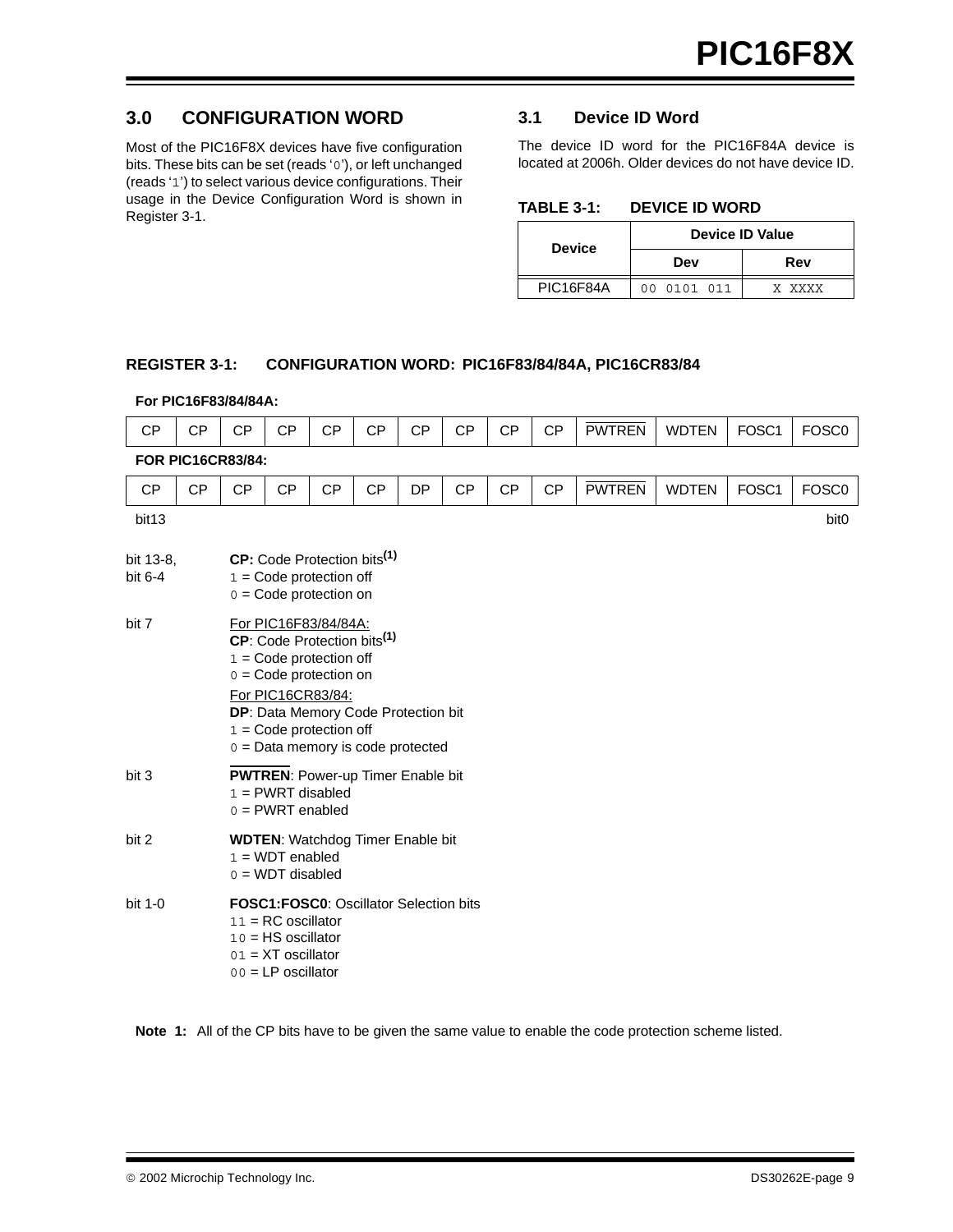## **4.0 CODE PROTECTION**

For PIC16F8X devices, once code protection is enabled, all program data memory locations read all '0's. The ID locations and the configuration word read out in an unscrambled fashion. Further programming is disabled for the entire program memory as well as data memory. It is possible to program the ID locations and the configuration word.

For PIC16CR8X devices, once code protection is enabled, all program memory locations read all '0's; data memory locations read all '1's.

A description of the code protection schemes for the various PIC16F8X devices is provided on page [11.](#page-10-0) For each device, the bit configuration for the device configuration word to enable code protection is provided. This is followed with a comparison of read and write operations for selected memory spaces in both protected and unprotected modes.

#### **4.1 Disabling Code Protection**

It is recommended that the following procedure be performed before any other programming is attempted. It is also possible to turn code protection off (code protect bit = '1') using this procedure; however, *all data within the program memory and the data memory will be erased when this procedure is executed, and thus, the security of the data or code is not compromised.*

Procedure to disable code protect:

- 1. Execute load configuration (with a '1' in bits 4-13, code protect)
- 2. Increment to configuration word location (2007h)
- 3. Execute command (000001)
- 4. Execute command (000111)
- 5. Execute 'Begin Programming' (001000)
- 6. Wait 10 ms
- 7. Execute command (000001)
- 8. Execute command (000111)

#### **4.2 Embedding Configuration Word and ID Information in the HEX File**

**Note:** To allow portability of code, the programmer is required to read the configuration word and ID locations from the HEX file when loading the HEX file. If configuration word information was not present in the HEX file, then a simple warning message may be issued. Similarly, while saving a HEX file, configuration word and ID information must be included. An option to not include this information may be provided. Specifically for the PIC16F8X, the EEPROM data memory should also be embedded in the HEX file (see [Section 5.1](#page-12-1)). Microchip Technology Inc. feels strongly that this feature is important for the benefit of the end customer.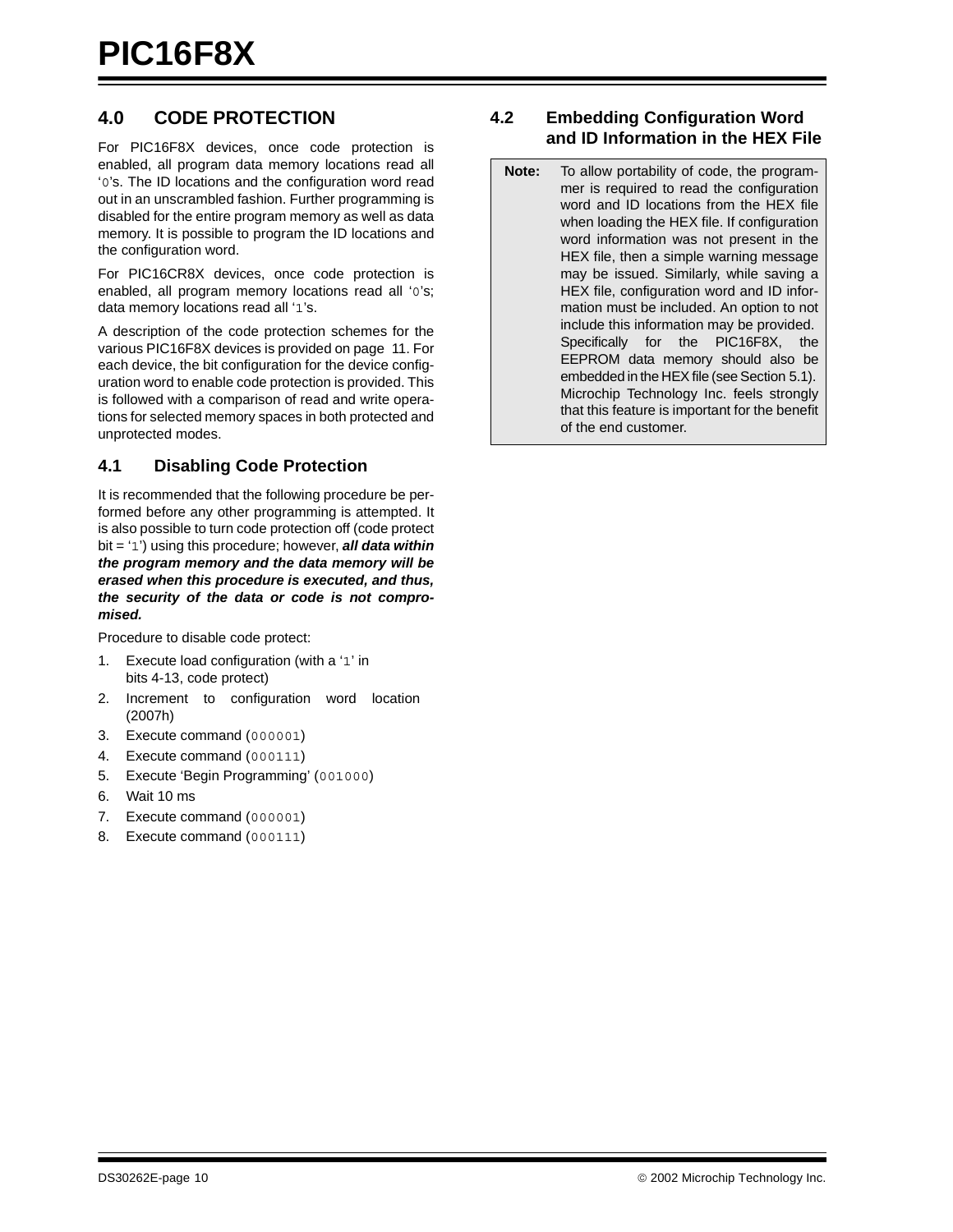#### <span id="page-10-0"></span>**Device: PIC16F83**

**To code protect:** 0000000000XXXX

| <b>Program Memory Segment</b> | <b>R/W</b> in Protected Mode    | <b>R/W</b> in Unprotected Mode  |
|-------------------------------|---------------------------------|---------------------------------|
| Configuration Word (2007h)    | Read Unscrambled, Write Enabled | Read Unscrambled, Write Enabled |
| All memory                    | Read All '0's, Write Disabled   | Read Unscrambled, Write Enabled |
| ID Locations [2000h : 2003h]  | Read Unscrambled, Write Enabled | Read Unscrambled, Write Enabled |

#### **Device: PIC16CR83**

**To code protect:** 0000000000XXXX

| <b>Program Memory Segment</b> | <b>R/W</b> in Protected Mode                                                                  | <b>R/W</b> in Unprotected Mode                   |
|-------------------------------|-----------------------------------------------------------------------------------------------|--------------------------------------------------|
| Configuration Word (2007h)    | Read Unscrambled                                                                              | <b>Read Unscrambled</b>                          |
| All memory                    | Read All 'o's for Program Memory,<br>Read All '1's for Data Memory -<br><b>Write Disabled</b> | Read Unscrambled, Data Memory -<br>Write Enabled |
| ID Locations [2000h : 2003h]  | <b>Read Unscrambled</b>                                                                       | Read Unscrambled                                 |

#### **Device: PIC16CR84**

**To code protect:** 0000000000XXXX

| <b>Program Memory Segment</b> | <b>R/W</b> in Protected Mode                                                           | <b>R/W in Unprotected Mode</b>                   |
|-------------------------------|----------------------------------------------------------------------------------------|--------------------------------------------------|
| Configuration Word (2007h)    | Read Unscrambled                                                                       | Read Unscrambled                                 |
| All memory                    | Read All 'o's for Program Memory,<br>Read All '1's for Data Memory -<br>Write Disabled | Read Unscrambled, Data Memory -<br>Write Enabled |
| ID Locations [2000h : 2003h]  | <b>Read Unscrambled</b>                                                                | Read Unscrambled                                 |

#### **Device: PIC16F84**

**To code protect:** 0000000000XXXX

| <b>Program Memory Segment</b> | <b>R/W</b> in Protected Mode    | <b>R/W in Unprotected Mode</b>  |
|-------------------------------|---------------------------------|---------------------------------|
| Configuration Word (2007h)    | Read Unscrambled, Write Enabled | Read Unscrambled, Write Enabled |
| All memory                    | Read All '0's, Write Disabled   | Read Unscrambled, Write Enabled |
| ID Locations [2000h : 2003h]  | Read Unscrambled, Write Enabled | Read Unscrambled, Write Enabled |

#### **Device: PIC16F84A**

**To code protect:** 0000000000XXXX

| <b>Program Memory Segment</b> | <b>R/W in Protected Mode</b>    | <b>R/W in Unprotected Mode</b>  |  |  |
|-------------------------------|---------------------------------|---------------------------------|--|--|
| Configuration Word (2007h)    | Read Unscrambled, Write Enabled | Read Unscrambled, Write Enabled |  |  |
| All memory                    | Read All '0's, Write Disabled   | Read Unscrambled, Write Enabled |  |  |
| ID Locations [2000h : 2003h]  | Read Unscrambled, Write Enabled | Read Unscrambled, Write Enabled |  |  |

Legend:  $X = Don't care$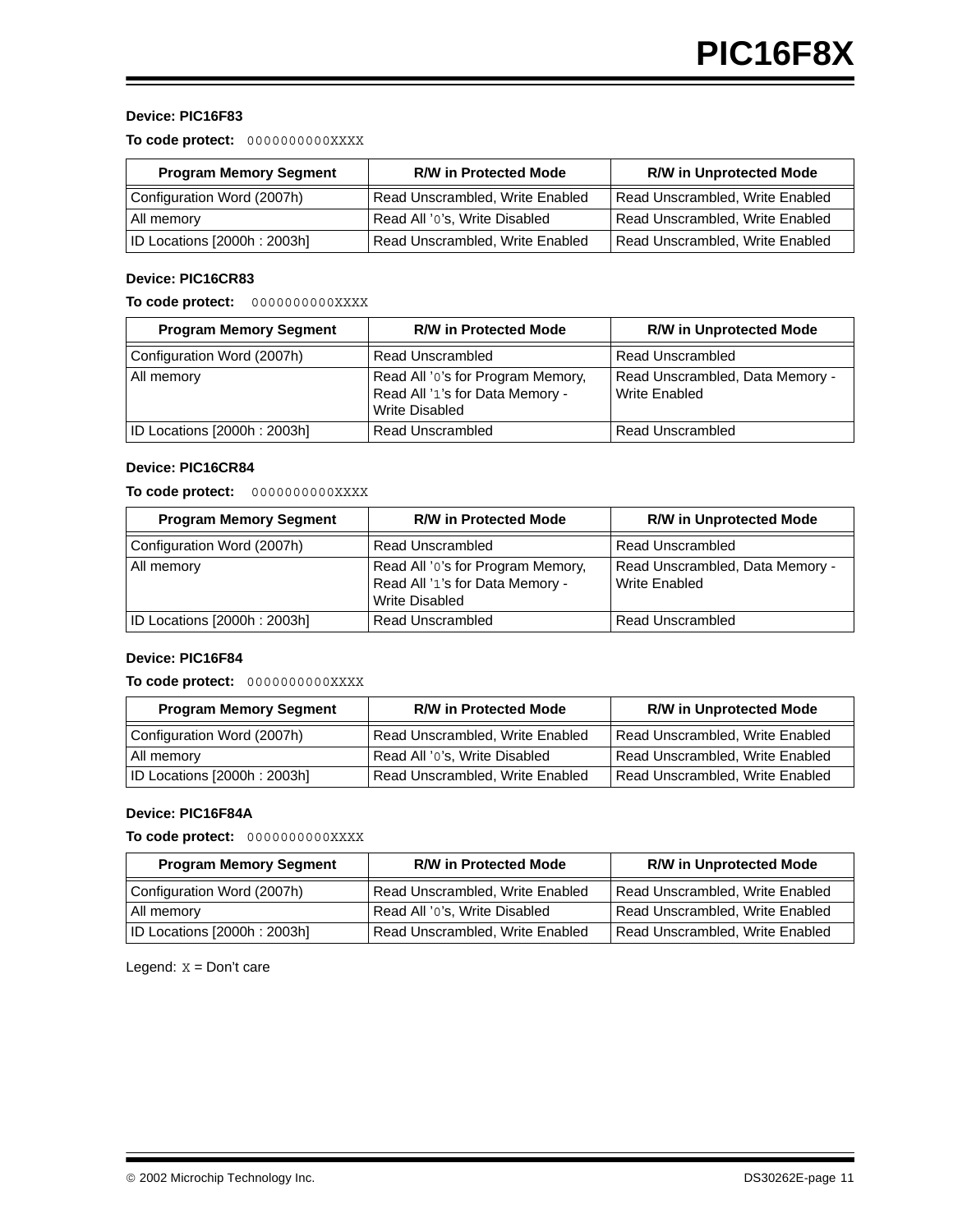## **4.3 Checksum Computation**

#### 4.3.1 CHECKSUM

Checksum is calculated by reading the contents of the PIC16F8X memory locations and adding up the opcodes, up to the maximum user addressable location, e.g., 1FFh for the PIC16F83. Any carry bits exceeding 16-bits are neglected. Finally, the configuration word (appropriately masked) is added to the checksum. Checksum computation for each member of the PIC16F8X devices is shown in [Table 4-1.](#page-11-0)

The checksum is calculated by summing the following:

- The contents of all program memory locations
- The configuration word, appropriately masked
- Masked ID locations (when applicable)

The Least Significant 16 bits of this sum are the checksum.

The following table describes how to calculate the checksum for each device. Note that the checksum calculation differs depending on the code protect setting. Since the program memory locations read out differently depending on the code protect setting, the table describes how to manipulate the actual program memory values to simulate the values that would be read from a protected device. When calculating a checksum by reading a device, the entire program memory can simply be read and summed. The configuration word and ID locations can always be read.

Note that some older devices have an additional value added in the checksum. This is to maintain compatibility with older device programmer checksums.

| <b>Device</b>    | Code<br><b>Protect</b> | Checksum*                     | <b>Blank</b><br>Value | 25E6h at 0<br>and Max<br><b>Address</b> |
|------------------|------------------------|-------------------------------|-----------------------|-----------------------------------------|
| PIC16F83         | OFF                    | SUM[000h:1FFh] + CFGW & 3FFFh | 3DFFh                 | 09CDh                                   |
|                  | <b>ON</b>              | CFGW & 3FFFh + SUM ID         | 3E0Eh                 | 09DCh                                   |
| <b>PIC16CR83</b> | <b>OFF</b>             | SUM[000h:1FFh] + CFGW & 3FFFh | 3DFFh                 | 09CDh                                   |
|                  | <b>ON</b>              | CFGW & 3FFFh + SUM ID         | 3E0Eh                 | 09DCh                                   |
| <b>PIC16F84</b>  | <b>OFF</b>             | SUM[000h:3FFh] + CFGW & 3FFFh | 3BFFh                 | 07CDh                                   |
|                  | <b>ON</b>              | CFGW & 3FFFh + SUM_ID         | 3C0Eh                 | 07DCh                                   |
| <b>PIC16CR84</b> | <b>OFF</b>             | SUM[000h:3FFh] + CFGW & 3FFFh | 3BFFh                 | 07CDh                                   |
|                  | <b>ON</b>              | CFGW & 3FFFh + SUM_ID         | 3C0Eh                 | 07DCh                                   |
| <b>PIC16F84A</b> | OFF                    | SUM[000h:3FFh] + CFGW & 3FFFh | 3BFFh                 | 07CDh                                   |
|                  | <b>ON</b>              | CFGW & 3FFFh + SUM_ID         | 3C0Eh                 | 07DCh                                   |

#### <span id="page-11-0"></span>**TABLE 4-1: CHECKSUM COMPUTATION**

Legend: CFGW = Configuration Word

SUM[a:b] = [Sum of locations a to b inclusive]

SUM  $ID = ID$  locations masked by 0xF then made into a 16-bit value with ID0 as the most significant nibble. For example, ID0 = 01h, ID1 = 02h, ID3 = 03h, ID4 = 04h, then SUM\_ID = 1234h.

\*Checksum = [Sum of all the individual expressions] **MODULO** [FFFFh]

 $+$   $=$  Addition

 $& = \text{Bitwise AND}$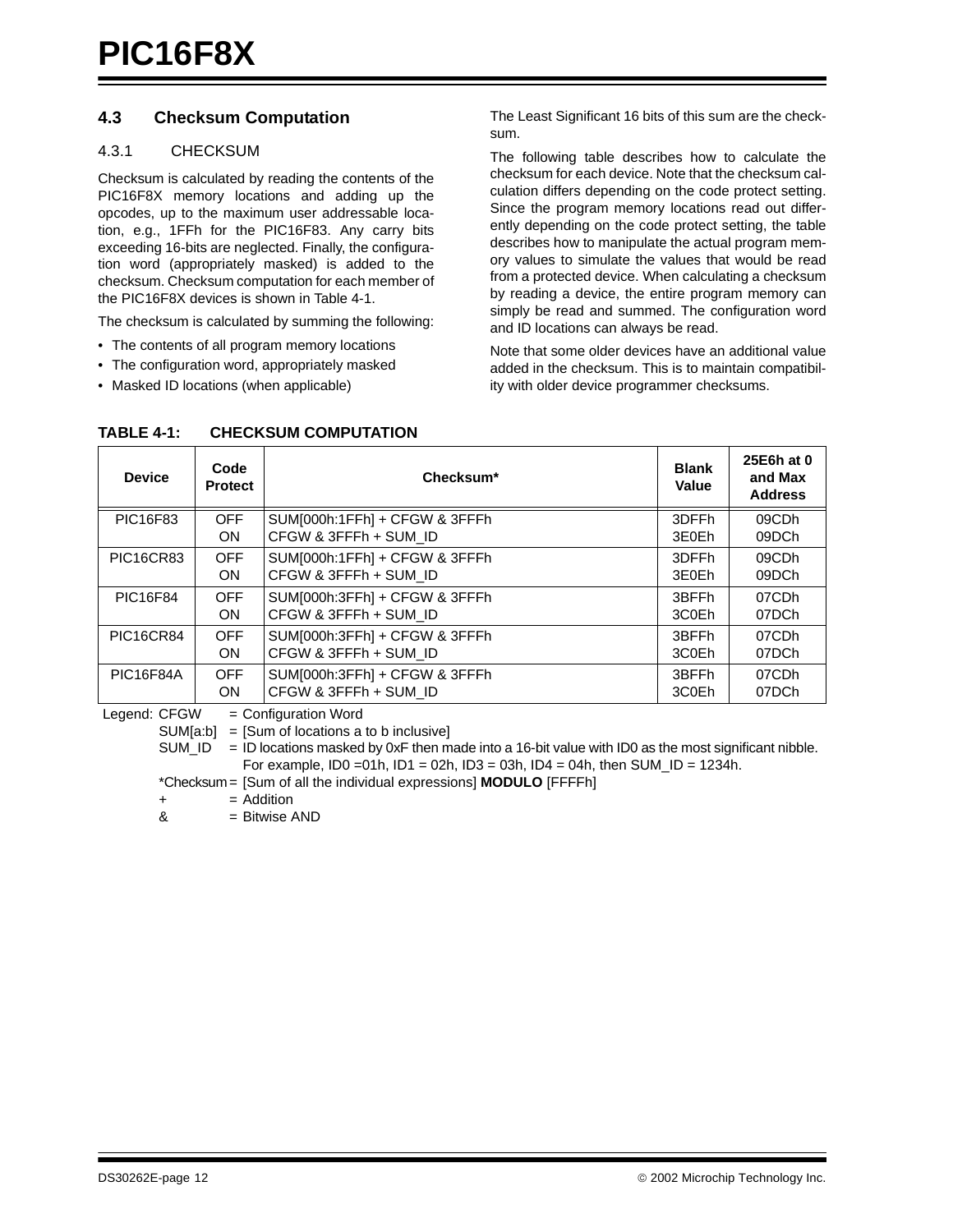## **5.0 PROGRAM/VERIFY MODE ELECTRICAL CHARACTERISTICS**

#### <span id="page-12-1"></span>**5.1 Embedding Data EEPROM Contents in HEX File**

**Standard Operating Conditions**<br>Constribution **Lage** 

The programmer should be able to read data EEPROM information from a HEX file and conversely (as an option), write data EEPROM contents to a HEX file, along with program memory information and fuse information.

The 64 data memory locations are logically mapped, starting at address 2100h. The format for data memory storage is one data byte per address location, LSB aligned.

#### <span id="page-12-0"></span>**TABLE 5-1: AC/DC CHARACTERISTICS TIMING REQUIREMENTS FOR PROGRAM/VERIFY TEST MODE**

| +10°C $\leq$ TA $\leq$ +40°C, unless otherwise stated, (25°C is recommended)<br><b>Operating Temperature:</b><br>Operating Voltage:<br>$4.5V \leq VDD \leq 5.5V$ , unless otherwise stated |                                                                                                            |                          |      |                |              |                                     |  |  |
|--------------------------------------------------------------------------------------------------------------------------------------------------------------------------------------------|------------------------------------------------------------------------------------------------------------|--------------------------|------|----------------|--------------|-------------------------------------|--|--|
| Sym.                                                                                                                                                                                       | <b>Characteristic</b>                                                                                      | Min.                     | Typ. | Max.           | <b>Units</b> | <b>Conditions/Comme</b><br>nts      |  |  |
| <b>VDDP</b>                                                                                                                                                                                | Supply voltage during programming                                                                          | 4.5                      | 5.0  | 5.5            | V            |                                     |  |  |
| VDDV                                                                                                                                                                                       | Supply voltage during verify                                                                               | <b>VDDMIN</b>            |      | <b>VDDMAX</b>  | $\vee$       | (Note 1)                            |  |  |
| <b>VIHH</b>                                                                                                                                                                                | High voltage on MCLR for Test mode<br>entry                                                                | 12                       |      | 14.0           | V            | (Note 2)                            |  |  |
| <b>IDDP</b>                                                                                                                                                                                | Supply current (from VDD) during<br>program/verify                                                         |                          |      | 50             | mA           |                                     |  |  |
| <b>IHH</b>                                                                                                                                                                                 | Supply current from VIHH (on MCLR)                                                                         |                          |      | 200            | μA           |                                     |  |  |
| V <sub>IH1</sub>                                                                                                                                                                           | (RB6, RB7) input high level                                                                                | $0.8$ VDD                |      |                | $\vee$       | Schmitt Trigger input               |  |  |
| VIL <sub>1</sub>                                                                                                                                                                           | (RB6, RB7) input low level MCLR<br>(Test mode selection)                                                   | $0.2$ V <sub>D</sub> $D$ |      |                | V            | Schmitt Trigger input               |  |  |
| <b>TVHHR</b>                                                                                                                                                                               | MCLR rise time (VIL to VIHH) for Test<br>mode entry                                                        |                          |      | 8.0            | μs           |                                     |  |  |
| Tset <sub>0</sub>                                                                                                                                                                          | RB6, RB7 setup time (before pattern<br>setup time)                                                         | 100                      |      |                | ns           |                                     |  |  |
| Tset1                                                                                                                                                                                      | Data in setup time before clock $\downarrow$                                                               | 100                      |      |                | ns           |                                     |  |  |
| Thid1                                                                                                                                                                                      | Data in hold time after clock $\downarrow$                                                                 | 100                      |      |                | ns           |                                     |  |  |
| Tdly1                                                                                                                                                                                      | Data input not driven to next clock<br>input (delay required between com-<br>mand/data or command/command) | 1.0                      |      |                | μs           |                                     |  |  |
| Tdly2                                                                                                                                                                                      | Delay between clock $\downarrow$ to clock $\uparrow$ of<br>next command or data                            | 1.0                      |      |                | μs           |                                     |  |  |
| Tdly3                                                                                                                                                                                      | Clock to data out valid (during read<br>data)                                                              | 80                       |      |                | ns           |                                     |  |  |
| Thid <sub>0</sub>                                                                                                                                                                          | RB<7:6> hold time after MCLR $\uparrow$                                                                    | 100                      |      |                | ns           |                                     |  |  |
| $\overbrace{\phantom{12333}}$                                                                                                                                                              | Erase cycle time                                                                                           |                          |      | $\overline{4}$ | ms           | PIC16F84A only                      |  |  |
|                                                                                                                                                                                            | Program cycle time                                                                                         |                          |      | $\overline{4}$ | ms           | PIC16F84A only                      |  |  |
|                                                                                                                                                                                            | Erase and program time                                                                                     |                          |      | 8<br>20        | ms<br>ms     | PIC16F84A only<br>All other devices |  |  |
|                                                                                                                                                                                            |                                                                                                            |                          |      |                |              |                                     |  |  |

**Note 1:** Program must be verified at the minimum and maximum VDD limits for the part.

**2:** VIHH must be greater than VDD + 4.5V to stay in Programming/Verify mode.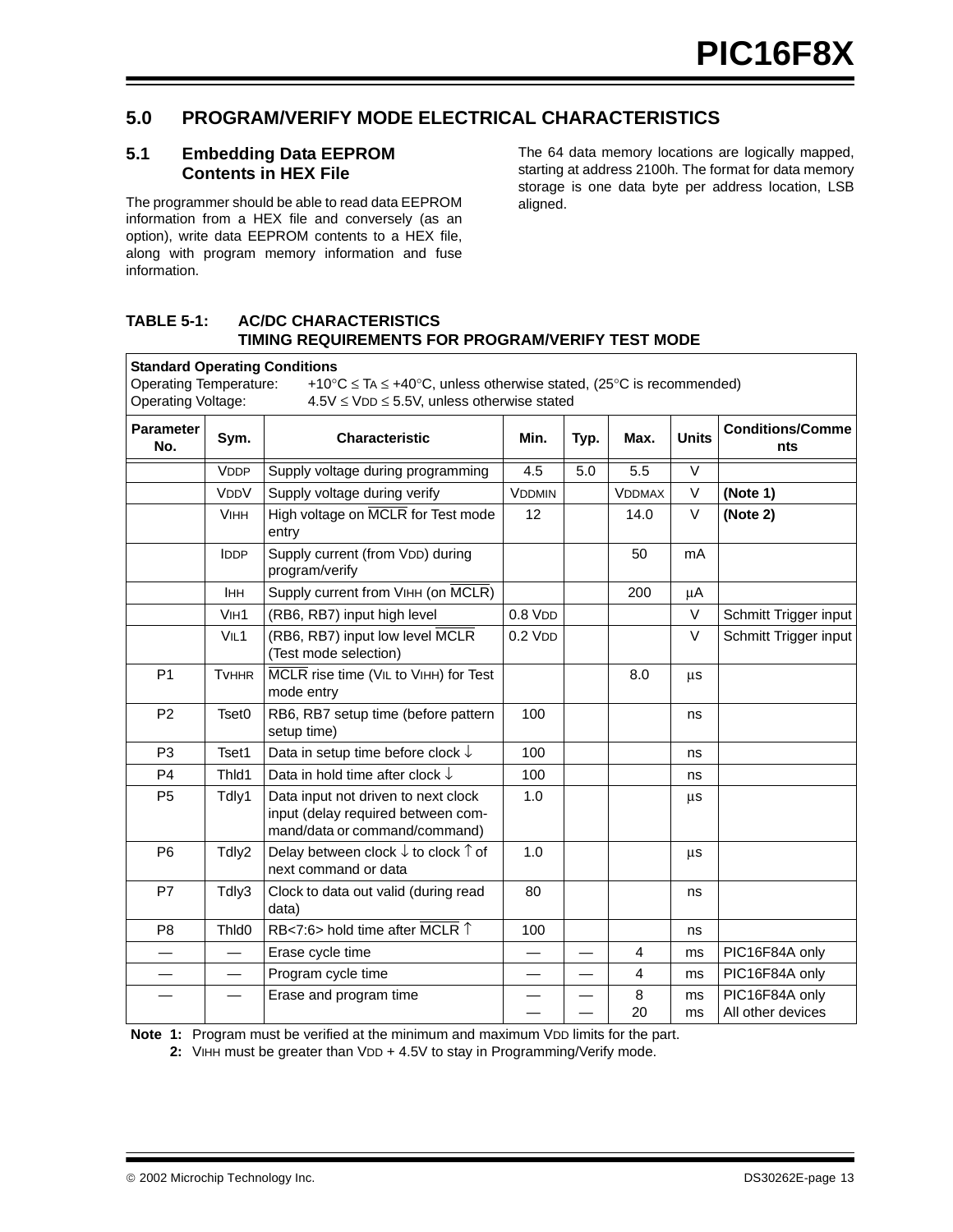<span id="page-13-0"></span>



<span id="page-13-1"></span>



<span id="page-13-2"></span>

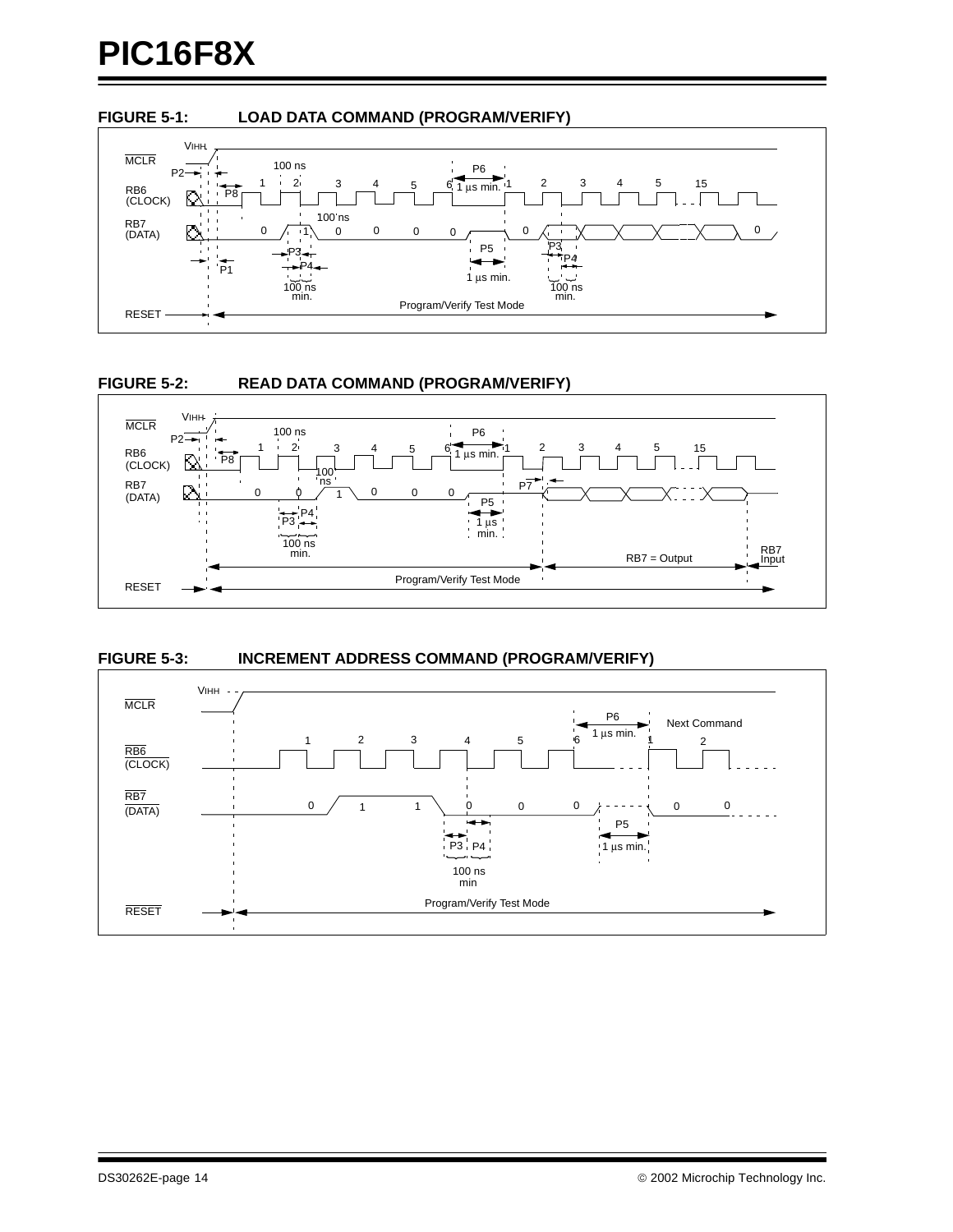#### **Note the following details of the code protection feature on PICmicro® MCUs.**

- The PICmicro family meets the specifications contained in the Microchip Data Sheet.
- Microchip believes that its family of PICmicro microcontrollers is one of the most secure products of its kind on the market today, when used in the intended manner and under normal conditions.
- There are dishonest and possibly illegal methods used to breach the code protection feature. All of these methods, to our knowledge, require using the PICmicro microcontroller in a manner outside the operating specifications contained in the data sheet. The person doing so may be engaged in theft of intellectual property.
- Microchip is willing to work with the customer who is concerned about the integrity of their code.
- Neither Microchip nor any other semiconductor manufacturer can guarantee the security of their code. Code protection does not mean that we are guaranteeing the product as "unbreakable".
- Code protection is constantly evolving. We at Microchip are committed to continuously improving the code protection features of our product.

If you have any further questions about this matter, please contact the local sales office nearest to you.

Information contained in this publication regarding device applications and the like is intended through suggestion only and may be superseded by updates. It is your responsibility to ensure that your application meets with your specifications. No representation or warranty is given and no liability is assumed by Microchip Technology Incorporated with respect to the accuracy or use of such information, or infringement of patents or other intellectual property rights arising from such use or otherwise. Use of Microchip's products as critical components in life support systems is not authorized except with express written approval by Microchip. No licenses are conveyed, implicitly or otherwise, under any intellectual property rights

#### **Trademarks**

The Microchip name and logo, the Microchip logo, FilterLab, KEELOQ, MPLAB, PIC, PICmicro, PICMASTER, PICSTART, PRO MATE, SEEVAL and The Embedded Control Solutions Company are registered trademarks of Microchip Technology Incorporated in the U.S.A. and other countries.

dsPIC, ECONOMONITOR, FanSense, FlexROM, fuzzyLAB, In-Circuit Serial Programming, ICSP, ICEPIC, microID, microPort, Migratable Memory, MPASM, MPLIB, MPLINK, MPSIM, MXDEV, PICC, PICDEM, PICDEM.net, rfPIC, Select Mode and Total Endurance are trademarks of Microchip Technology Incorporated in the U.S.A.

Serialized Quick Term Programming (SQTP) is a service mark of Microchip Technology Incorporated in the U.S.A.

All other trademarks mentioned herein are property of their respective companies.

© 2002, Microchip Technology Incorporated, Printed in the U.S.A., All Rights Reserved.





*Microchip received QS-9000 quality system certification for its worldwide headquarters, design and wafer fabrication facilities in Chandler and Tempe, Arizona in July 1999. The Company's quality system processes and procedures are QS-9000 compliant for its PICmicro® 8-bit MCUs, KEELOQ® code hopping devices, Serial EEPROMs and microperipheral products. In addition, Microchip's quality system for the design and manufacture of development systems is ISO 9001 certified.*